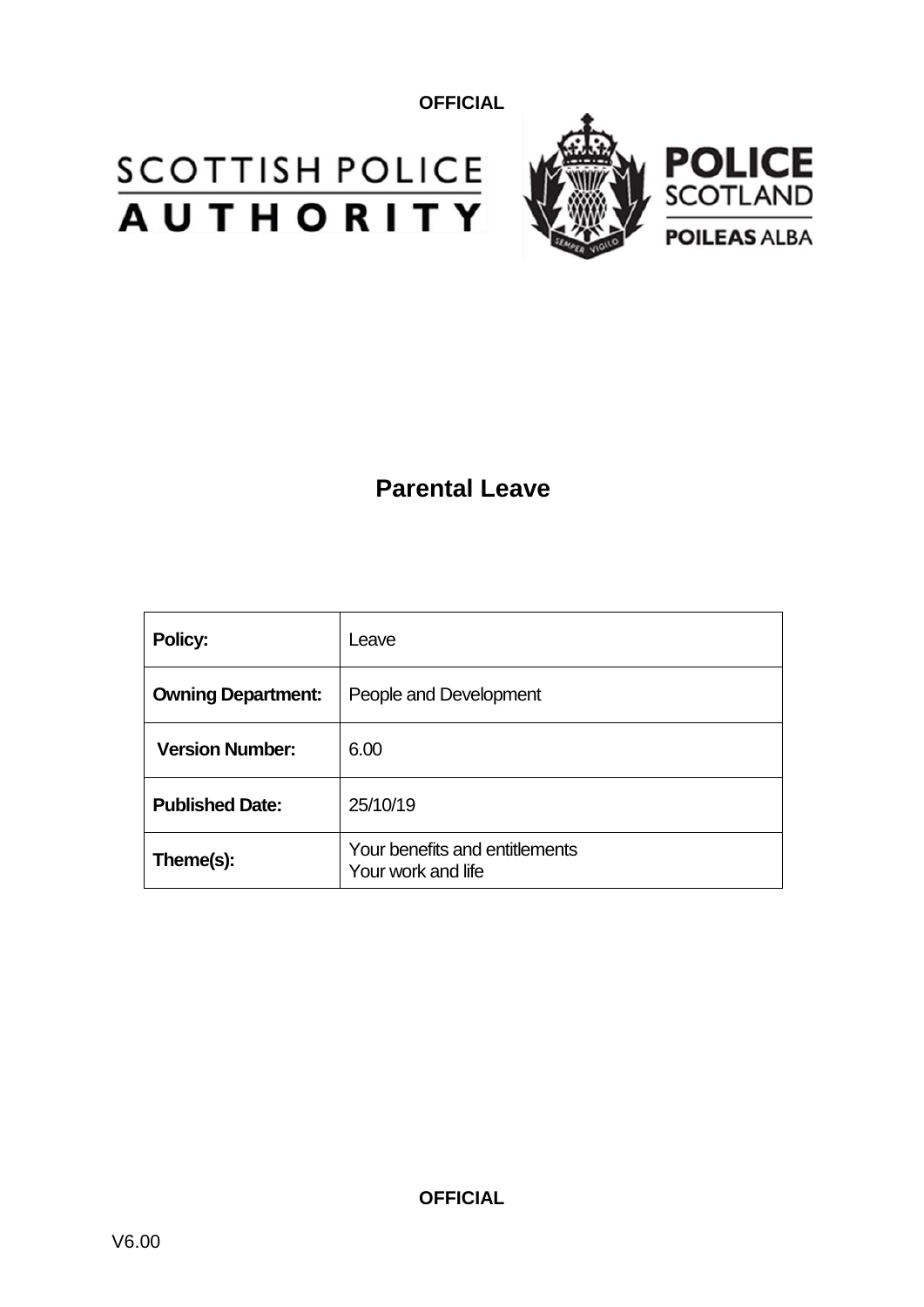#### **Compliance Record**

| <b>Equality Impact Assessment: Date Completed/Reviewed:</b> | 21/10/2019 |
|-------------------------------------------------------------|------------|
| <b>Information Management Compliant:</b>                    | Yes        |
| <b>Health and Safety Compliant:</b>                         | Yes        |
| <b>Publication Scheme Compliant:</b>                        | Yes        |

#### **Version Control Table**

| <b>Version</b> | <b>History of Amendments</b>                                                                                                                                                           | <b>Date</b> |
|----------------|----------------------------------------------------------------------------------------------------------------------------------------------------------------------------------------|-------------|
| 1.00           | Initial approved version                                                                                                                                                               | 25/04/2014  |
| 2.00           | Change of name from Human Resources throughout<br>to People and Development. Minor clarification in<br>relation to Police Officer Regulations.                                         | 11/11/2014  |
| 3.00           | Amended at Section 4.1 to reflect legislation update<br>to Children and Families Act 2014                                                                                              | 07/04/2015  |
| 4.00           | Document reformatted only with no change to<br>content.                                                                                                                                | 07/10/2015  |
| 5.00           | Document simplified as part of policy simplification.<br>Changes to wording to reflect that process for<br>approving and postponing leave should be the same<br>for officers and staff | 01/04/2019  |
| 6.00           | Updated to reflect changes in The Local Government<br>Pension Scheme (Miscellaneous Amendments)<br>(Scotland) Regulations 2019.                                                        | 25/10/2019  |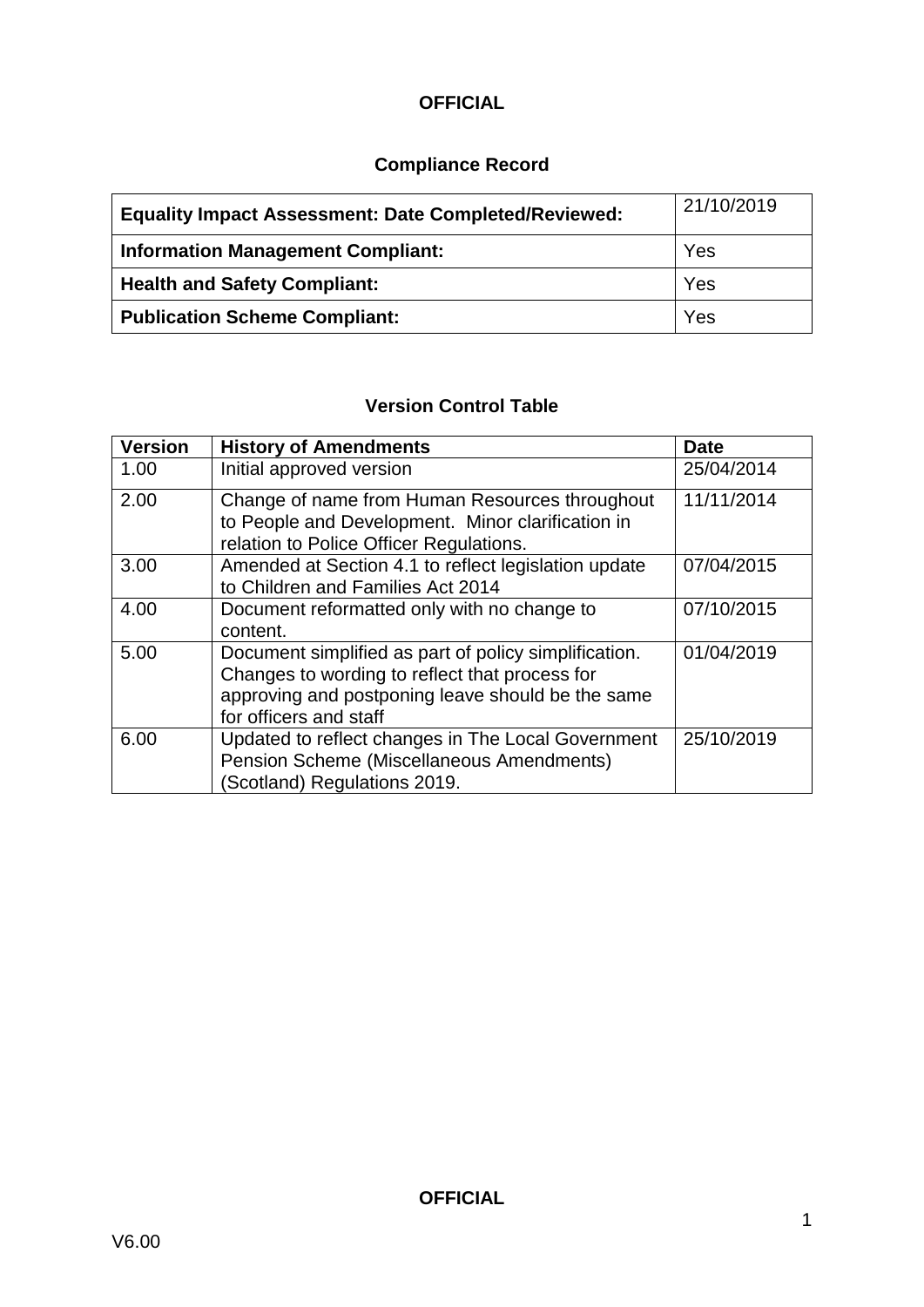#### **Contents**

### Appendices

| Appendix A | Changing the Dates of Parental Leave             |
|------------|--------------------------------------------------|
| Appendix B | <b>Parental Leave Frequently Asked Questions</b> |
| Appendix C | Process Map                                      |
| Appendix D | The Right to be Accompanied                      |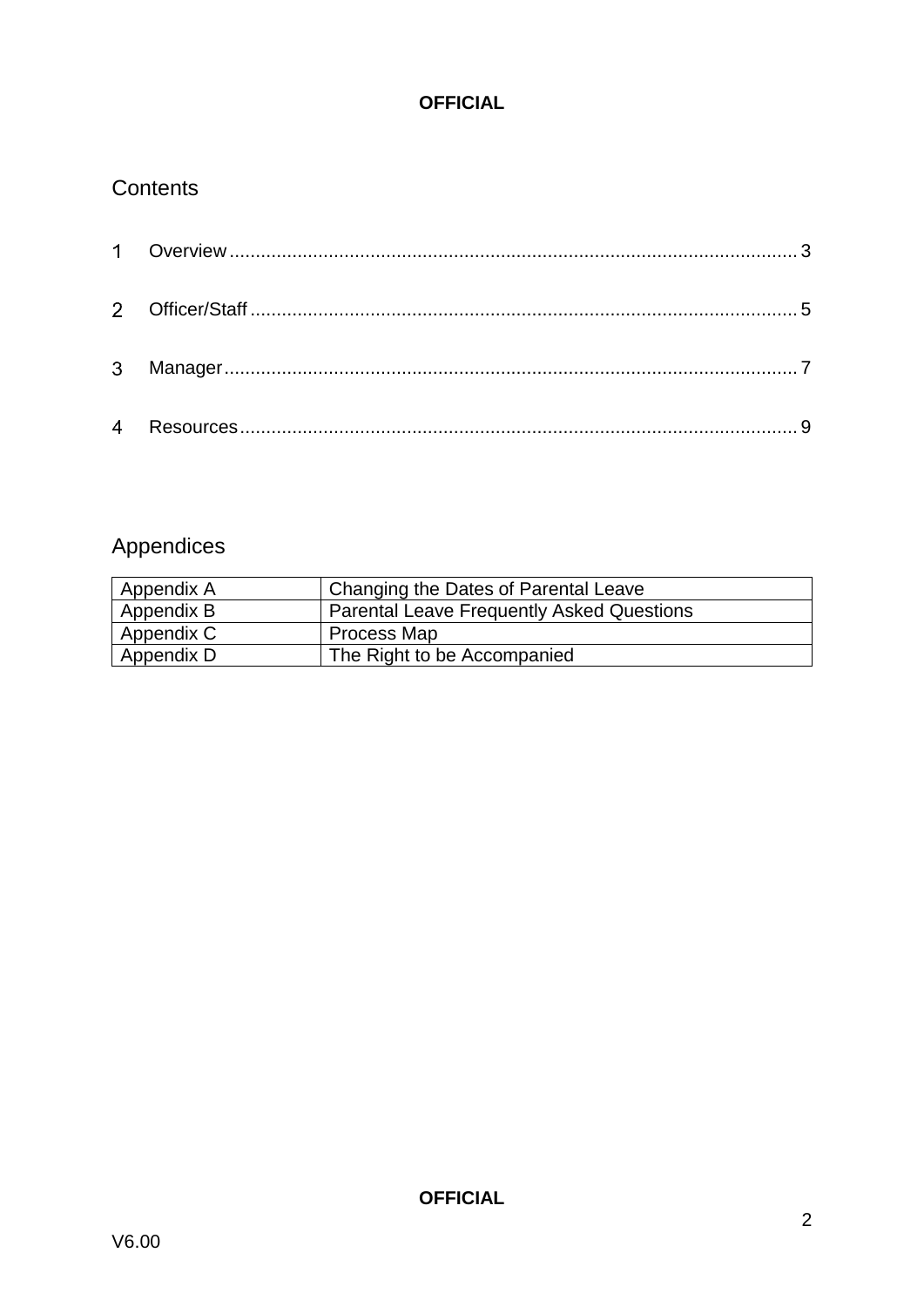#### <span id="page-3-0"></span> $\mathbf 1$ **Overview**

#### **1.1 What is this about?**

1.1.1 We know that parents sometimes need time away from work to make arrangements for their children, or simply to spend more time with them. To support this, we offer Parental Leave. The information here will explain what parental leave can be used for, who is eligible, and how to apply for it.

#### **1.2 Who is this for?**

1.2.1 This is for all officers and authority/police staff.

#### **1.3 Key information**

- Parental leave is a legal right for parents with children under the age of 18 years old and is unpaid.
- Parental leave can be used to:
	- o spend time with children;
	- o help children settle into new childcare arrangements;
	- o visit new schools; or
	- o accompany a child during a planned stay in hospital.
- A total of 18 weeks' parental leave is available for each child under the age of 18.
- We will always do our best to support applications for parental leave.
- Parental leave cannot be transferred between parents.

| Who can apply?                                                      | What criteria must be<br>met?                                                                                                                                                                                                              | What do I get?                                                                                                                                                             |
|---------------------------------------------------------------------|--------------------------------------------------------------------------------------------------------------------------------------------------------------------------------------------------------------------------------------------|----------------------------------------------------------------------------------------------------------------------------------------------------------------------------|
| Serving officers with at least<br>one year's continuous<br>service. | • You must either have, or<br>expect to have, parental<br>responsibility for a child;<br>or<br>be registered as the<br>$\bullet$<br>child's father under any<br>provision of Section 14<br>or Section 18 of the<br>Registration of Births, | Up to 18 weeks of unpaid<br>leave per child up to their<br>18 <sup>th</sup> birthday.<br>A week equals the average<br>length of time you normally<br>work over seven days. |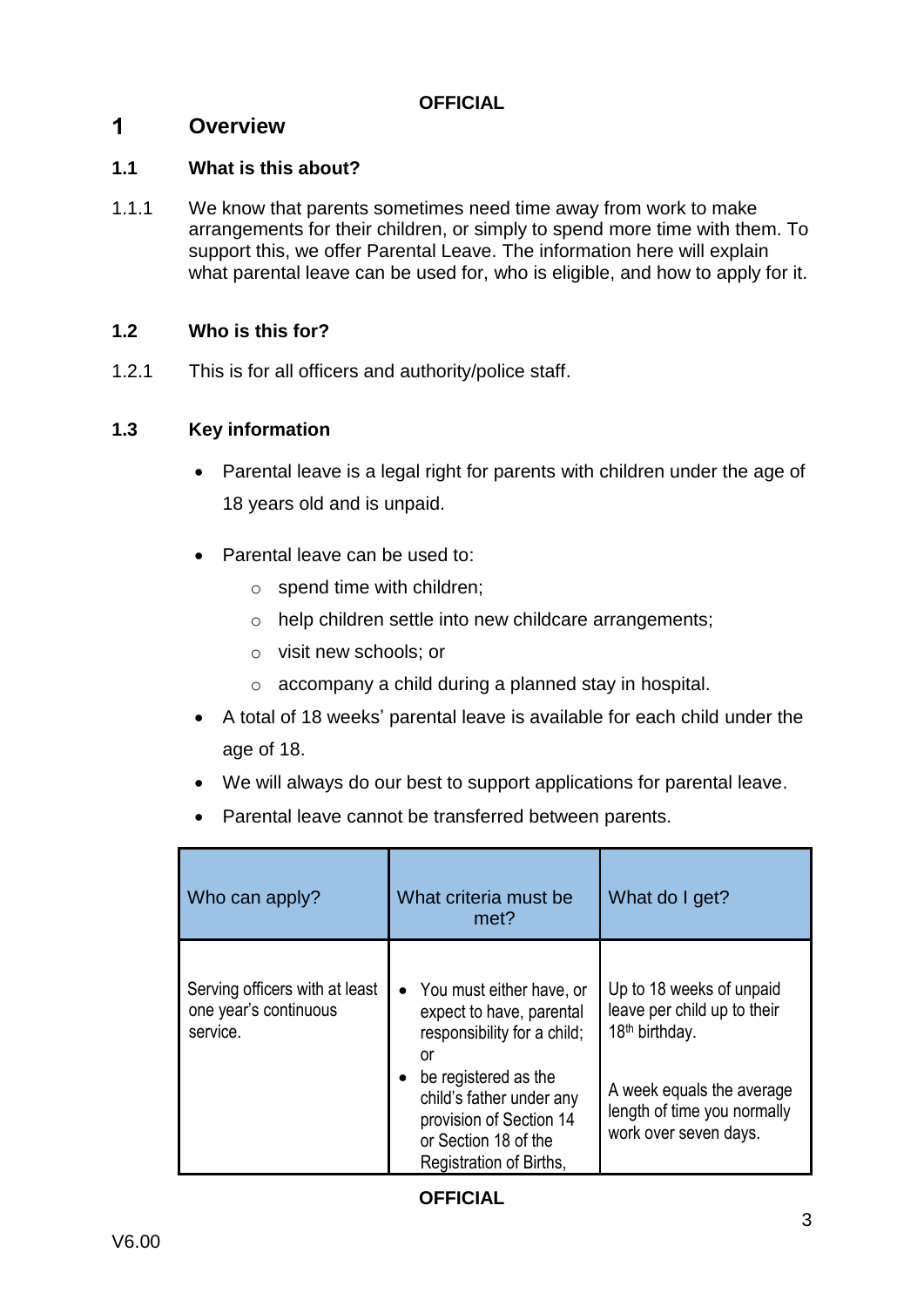| <b>OFFICIAL</b>                                      |                                                                                                                                                                               |                                                                                                                                                                                                                                                                                                                                                        |
|------------------------------------------------------|-------------------------------------------------------------------------------------------------------------------------------------------------------------------------------|--------------------------------------------------------------------------------------------------------------------------------------------------------------------------------------------------------------------------------------------------------------------------------------------------------------------------------------------------------|
|                                                      | Deaths and Marriages<br>(Scotland) Act 1965;                                                                                                                                  | Leave can be taken as<br>individual days or multiple<br>days.<br>There is no maximum<br>amount of leave that can be<br>taken in one year, apart<br>from the overall maximum of<br>18 weeks per child.                                                                                                                                                  |
| Staff with at least one year's<br>continuous service | You must either have, or<br>$\bullet$<br>expect to have, parental<br>responsibility (as defined<br>in the Children [Scotland]<br>Act 1995) for a child<br>under 18 years old. | Up to 18 weeks of unpaid<br>leave per child up to their<br>18 <sup>th</sup> birthday.<br>A week equals the average<br>length of time you normally<br>work over seven days.<br>Leave can be taken as<br>individual days or multiple<br>days.<br>A maximum of four weeks<br>per child may be taken in<br>each year (pro rata for part-<br>time workers). |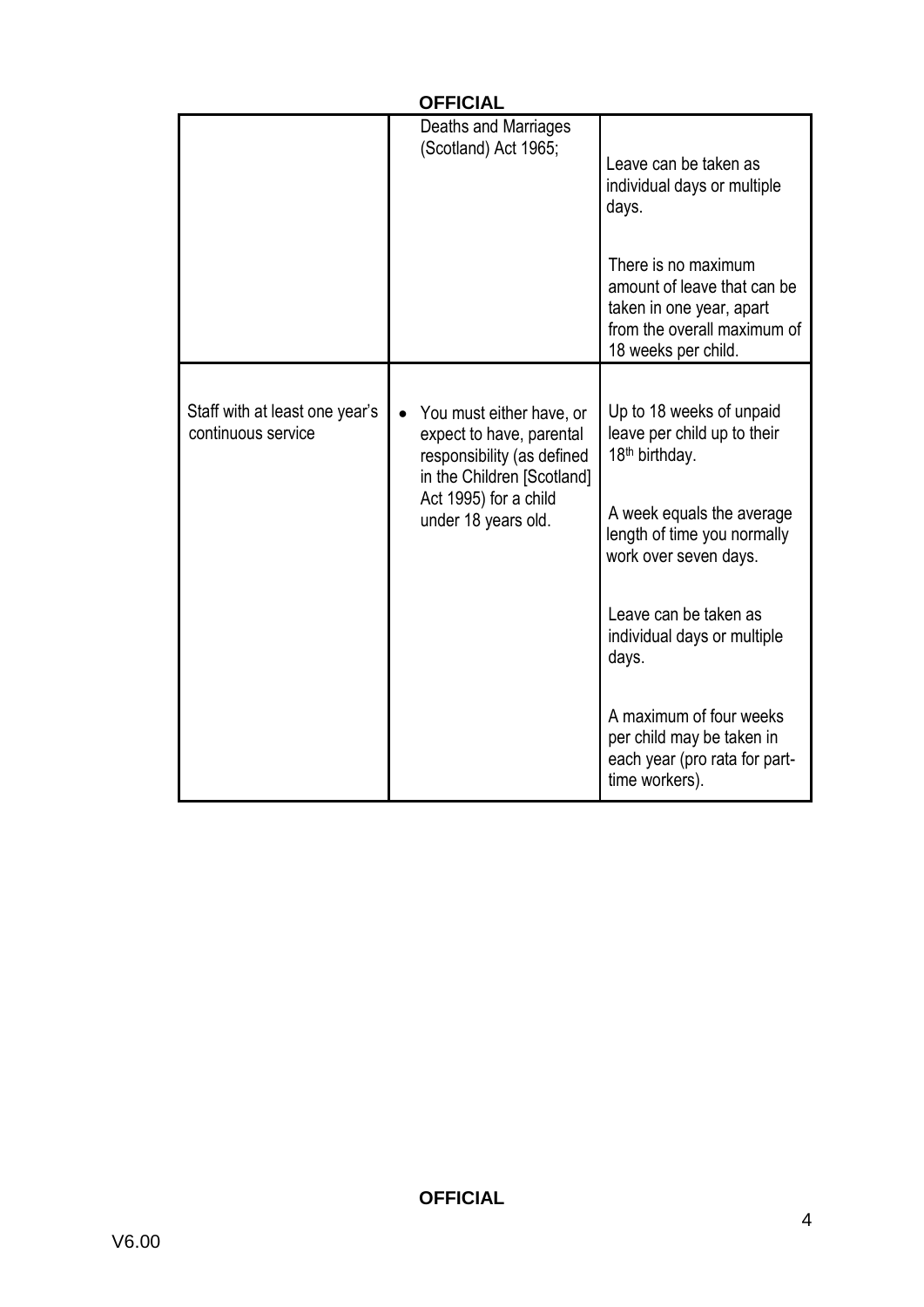#### <span id="page-5-0"></span> $2<sup>1</sup>$ **Officer/Staff**

#### **2.1 What you need to do:**

- Submit any application in good time and within the timescales.
- Provide evidence of your eligibility for parental leave, if asked for it.
- Keep in contact with your line manager as required during periods of parental leave.

#### **2.2 Applying for parental leave**

2.2.1 Complete the Application for Parental Leave Form (089-011) and submit to your line manager at least 21 days before you want the leave to begin. Where this is not possible (e.g. for parental leave directly following the birth or adoption of a child), you should give as much notice as possible.

#### **2.3 Requesting evidence of eligibility**

- 2.3.1 If your manager asks for evidence of eligibility, normally the child's birth certificate or adoption certificate will suffice, as long as you are named on it as a parent.
- 2.3.2 If you are not named on the birth or adoption certificate, but were married to or in a civil partnership with another legal parent of the child at the time of the treatment (e.g. fertility treatment), then the child's birth certificate and your marriage/civil partnership certificate will usually suffice.
- 2.3.3 If you are neither married/in a civil partnership with another parent of the child, nor named on the birth or adoption certificate, one of the following will usually suffice:
	- Parental Responsibility Order
	- Parental Responsibility Agreement
	- Child Arrangements Order

#### **2.4 Handling requests for parental leave**

2.4.1 Parental leave requests are normally approved, but in exceptional circumstances, we may need to ask you to change dates due to business requirements. If this happens, then discussion will take place about more suitable dates, and confirm any agreement made with you in writing.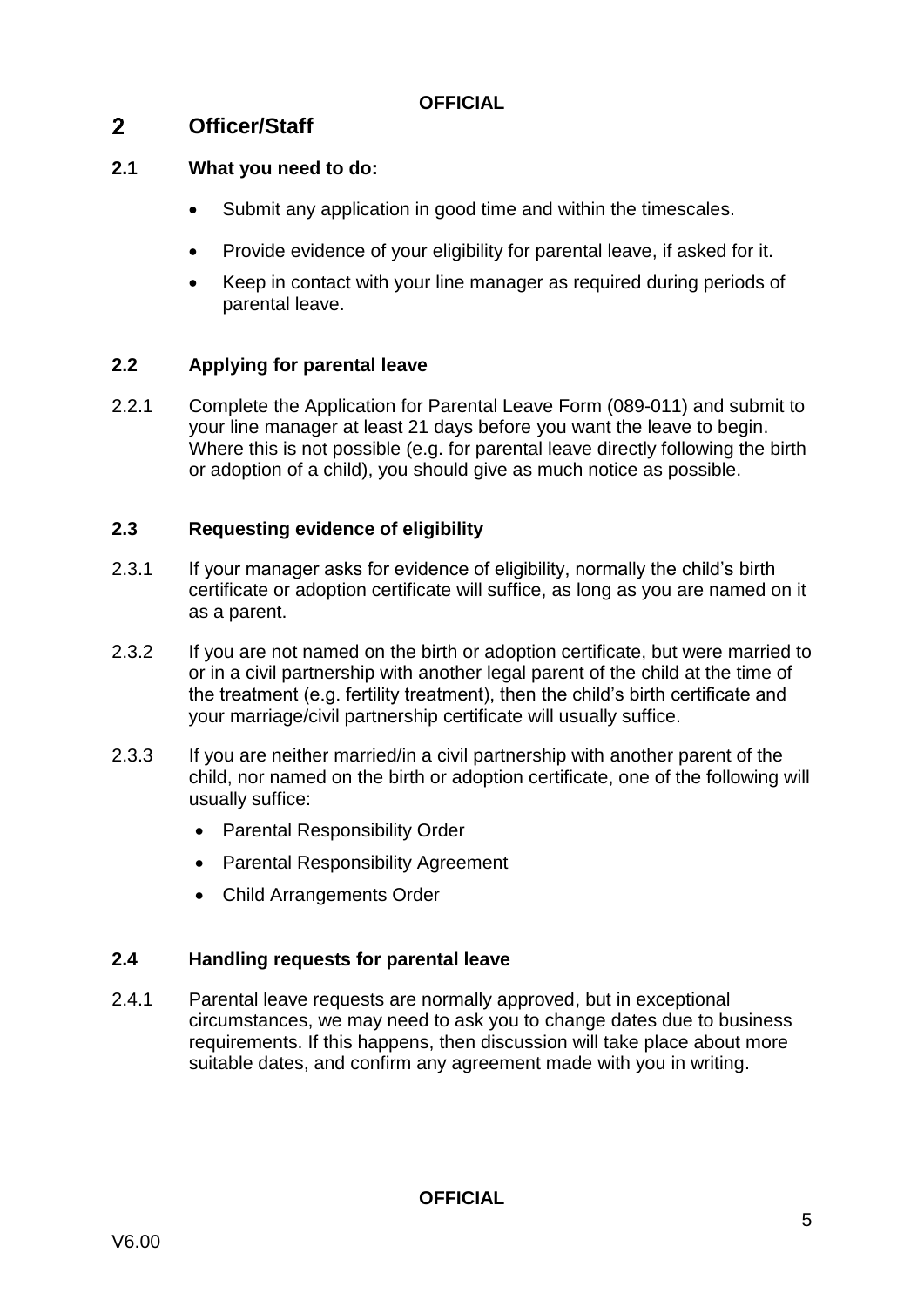#### **2.5 Right of appeal**

2.5.1 If agreement cannot be reached on when your parental leave should be taken, you can appeal in writing to People Direct, who will direct the appeal to the next level of management. You must write to People Direct within seven calendar days of being told that your dates cannot be accommodated. Any appeals will normally be held within 14 calendar days of the appeal being received.

#### **2.6 During parental leave**

- 2.6.1 All terms and conditions, with the exception of salary, will apply throughout the whole period of parental leave. You are also entitled to pay rises and any improvements to terms and conditions that are agreed or put in place while you are on leave.
- 2.6.2 The full period of parental leave counts towards continuous and reckonable service.

#### **2.7 Returning to work**

2.7.1 You have the right to return to your role if you take less than four weeks' parental leave, and your leave is not directly after maternity or additional adoption leave. If you take more leave and/or you take it directly after maternity or additional adoption leave, you have the right to return to your role or a similar role (if it is not possible to give you your old role).

#### **Staff only:**

Similar means the job has the same status and terms and conditions as your previous job.

#### **Officers only:**

Similar means the job has the same rank.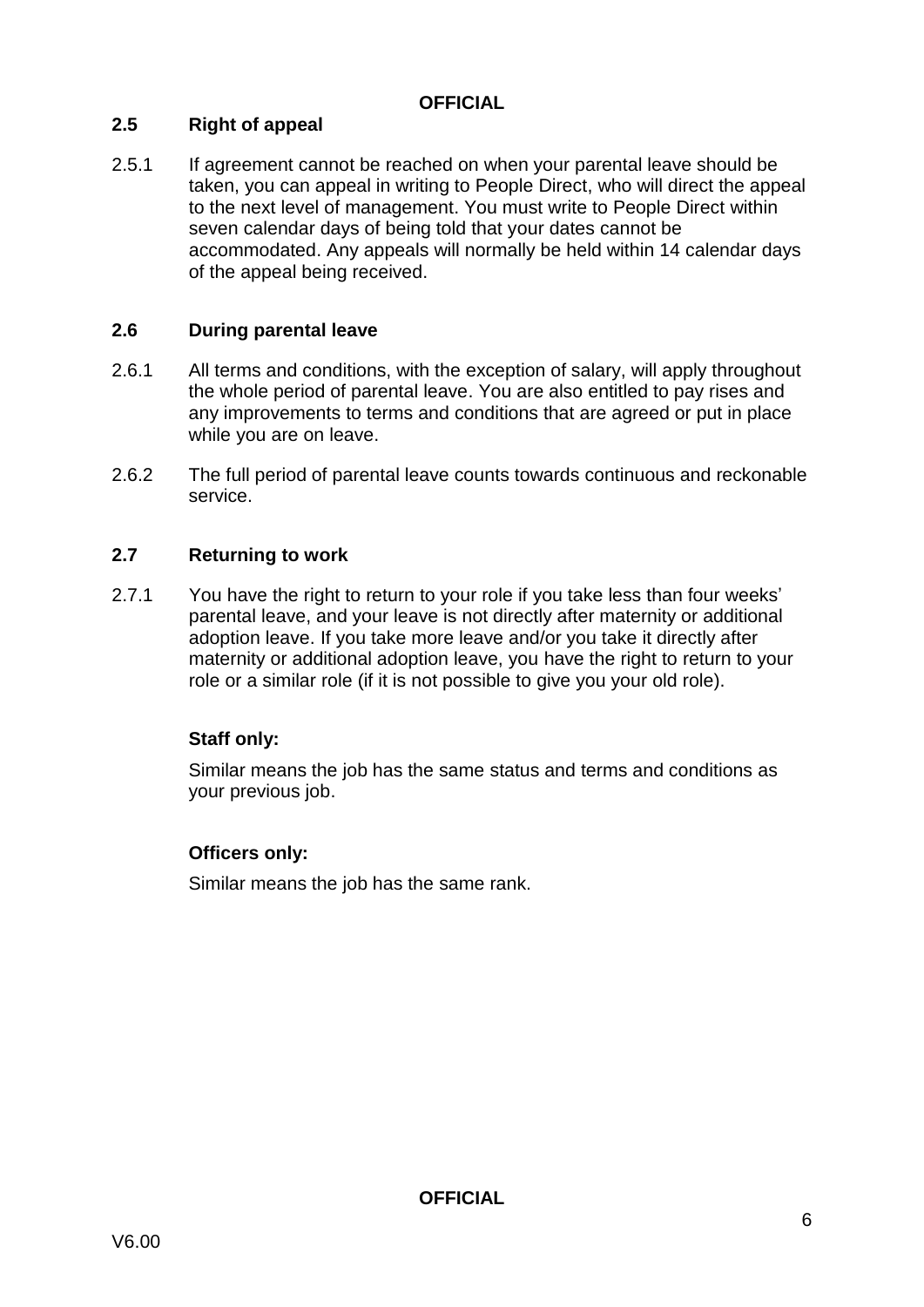#### <span id="page-7-0"></span> $3<sup>1</sup>$ **Manager**

#### **3.1 What you need to do:**

- Consider all applications for parental leave fairly and objectively, balancing the needs of the team member and the business.
- Ask for evidence of eligibility if required.
- Make sure requests are dealt with quickly and that team members are kept informed.
- Approve all applications where possible.
- Where parental leave dates need to be changed, discuss this with the team member and confirm the new dates in writing within seven calendar days.

#### **3.2 Considering an application**

- 3.2.1 When you get an application for parental leave, give it full consideration. You cannot decline a period of parental leave; you can only approve it or postpone it/change the dates. Normally, you should approve all applications. You can only change the dates of parental leave if there are significant business reasons to do so.
- 3.2.2 Decide whether you can approve the leave request, or whether you need to discuss it further with the team member. If a block of leave includes one or more public holidays, you should discuss this with the team member, and amend the request to ensure that public holidays are not taken as parental leave. (Public holidays will be taken and paid as normal.) The rest of the days requested should be considered as usual.
- 3.2.3 If you think that you might need to ask the team member to change the dates of their parental leave, you can find more information on this in the Changing the Dates of Parental Leave document.
- 3.2.4 If you are unsure of whether the team member is eligible to take parental leave, you can ask them to provide proof (e.g. birth/adoption certificate).
- 3.2.5 We can only ask for proof of eligibility if it is reasonable to do so. So you cannot ask for this every time they ask to take parental leave, but if they have not requested leave for this child before, it would be reasonable to ask for proof of eligibility.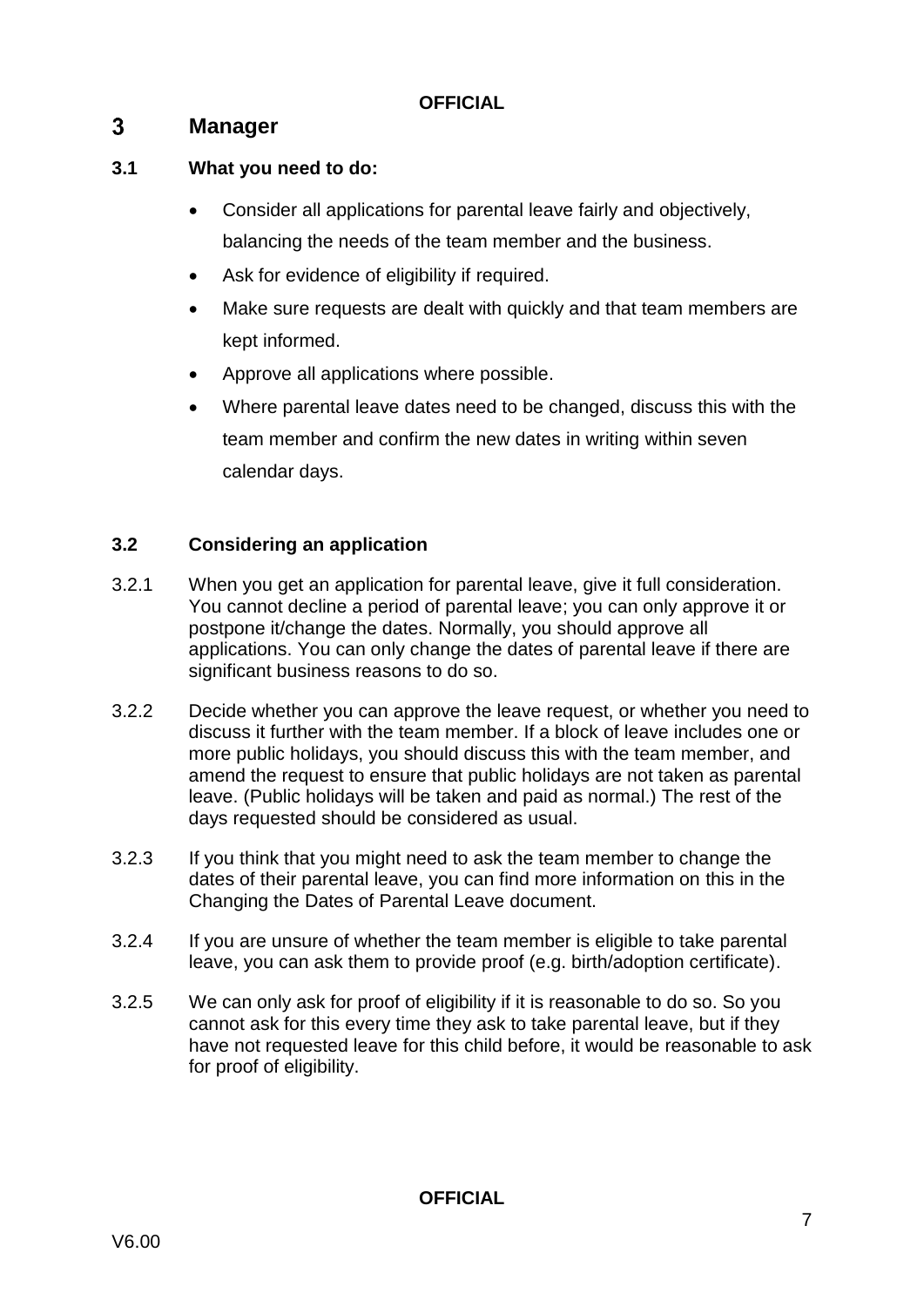#### **3.3 Right of appeal**

- 3.3.1 If you and your team member cannot reach an agreement on when their parental leave should be taken, let them know that they have the right of appeal. You should complete the Approval section of the form with the appropriate details and submit to People Direct for processing. Send the team member the 'Parental Leave – Appeal' letter to the team member within seven days of the original application being received.
- 3.3.2 If the team member wants to appeal, they need to write to People Direct within seven calendar days of being told that their dates cannot be accommodated. Any appeals will be handled by the next level of management, and will normally be considered within 14 calendar days of the appeal being received. They will confirm their decision in writing, using the 'Parental Leave – Appeal Outcome' letter, and send the completed form to People Direct. They will also confirm the new dates with you.

#### **3.4 Approving leave**

3.4.1 To approve the leave you should complete the Approval section of the form and submit it to People Direct for processing.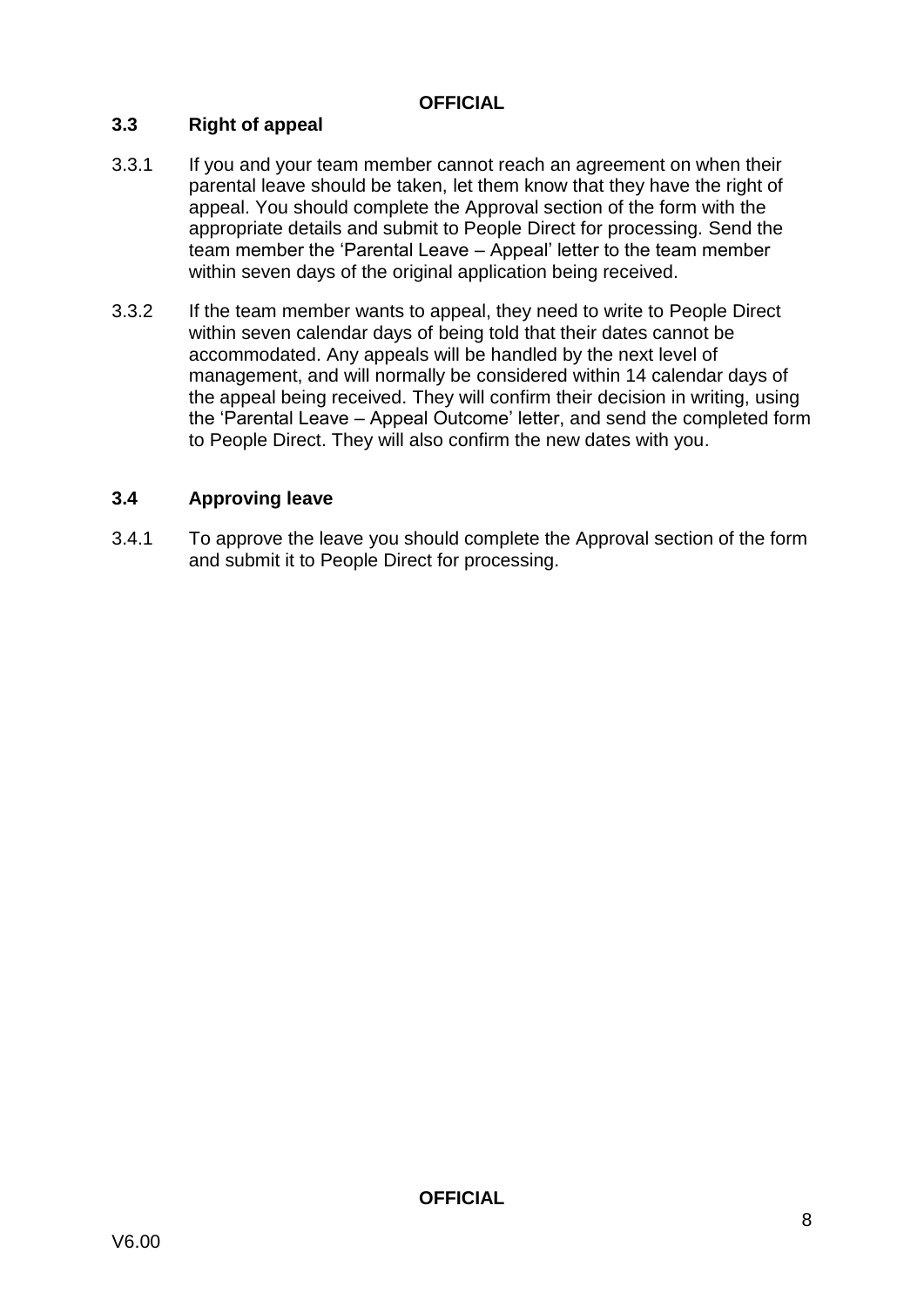#### <span id="page-9-0"></span> $\overline{\mathbf{A}}$ **Resources**

#### **Forms**

- Application for Parental Leave Form (089-011)
- [Claim for Attendance at Court Form \(089-008\)](https://spi.spnet.local/policescotland/guidance/Standard%20Operating%20Procedures/Parental%20Leave%20SOP.pdf)

#### **How to Guides**

Changing the Dates of Parental Leave

#### **Reference Documents**

- Parental Leave Frequently Asked Questions
- The Right to be Accompanied

#### **Related Procedures**

- Special Leave
- Allowances and Expenses (Staff)

#### **Useful Links**

- [Children \(Scotland\) Act 1995](https://www.legislation.gov.uk/ukpga/1995/36/contents)
- [Employment Rights Act 1996](http://www.legislation.gov.uk/ukpga/1996/18/contents)
- [The Maternity and Parental Leave etc. Regulations 1999](http://www.legislation.gov.uk/uksi/1999/3312/contents/made)
- [The Maternity and Parental Leave \(Amendment\) Regulations 2001](http://www.legislation.gov.uk/uksi/2001/4010/contents/made)
- The Maternity and Parental Leave etc. and the Paternity and [Adoption Leave \(Amendment\) Regulations 2006](http://www.legislation.gov.uk/uksi/2006/2014/contents/made)
- [The Parental Leave \(EU Directive\) Regulations 2013](http://www.legislation.gov.uk/ukdsi/2013/9780111532850)
- [Parental Rights and Responsibilities –](https://www.gov.uk/parental-rights-responsibilities) gov.uk page
- [Police Service of Scotland Regulations 2013](http://www.legislation.gov.uk/ssi/2013/61/made)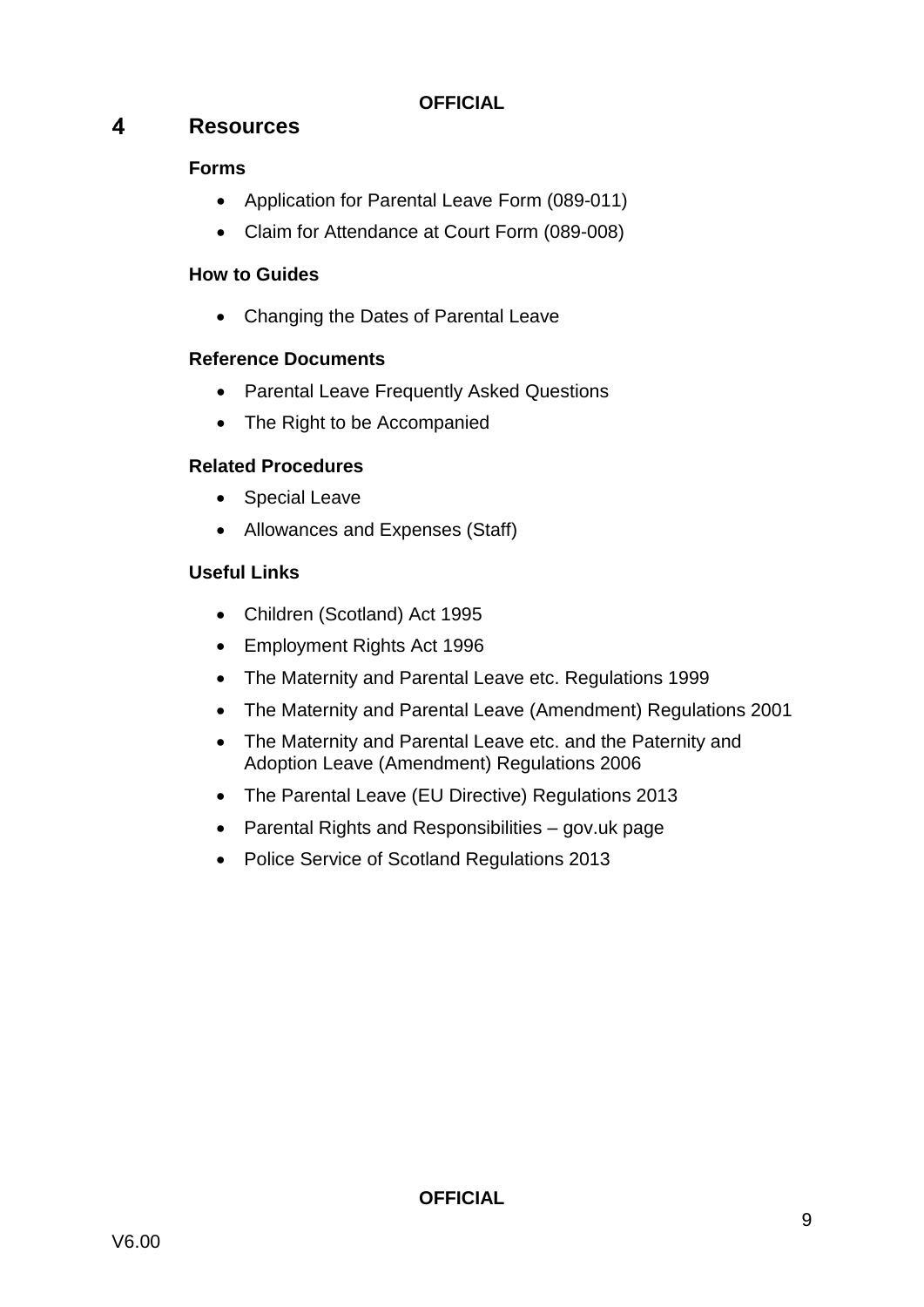# **SCOTTISH POLICE AUTHORITY**



## Changing the Dates of Parental Leave

#### **When can I change parental leave dates?**

Normally, you should approve all applications for parental leave. But in exceptional circumstances, if there are significant business reasons to do so, you can change the dates of a team member's parental leave. Normally this will mean postponing the leave until a later date, but it is also possible to change the leave dates to earlier dates.

You can only change parental leave dates if the new start date is within six months of the start date that the team member originally asked for. You cannot change the amount of leave applied for – so if the team member originally requested two weeks' leave, the alternative dates proposed must also be for two weeks.

#### **When can I not change parental leave dates?**

You cannot change parental leave dates if

- there are no significant business reasons for doing so;
- the dates the team member has proposed are immediately after the child is born or placed with the family for adoption; or
- it means the team member would no longer be eligible for parental leave (e.g. the new leave dates would end after the child turns 18).

#### **How do I tell the team member?**

If you feel that, due to business needs, you are unable to approve a parental leave application, you need to speak to the team member about this in plenty of time. Once you have agreed on alternative dates, complete the relevant section of the Application for Parental Leave Form (089-011) and send this to People Direct. Shared Services will write to the team member to confirm the new dates and the reason for the change, within seven days of the original request.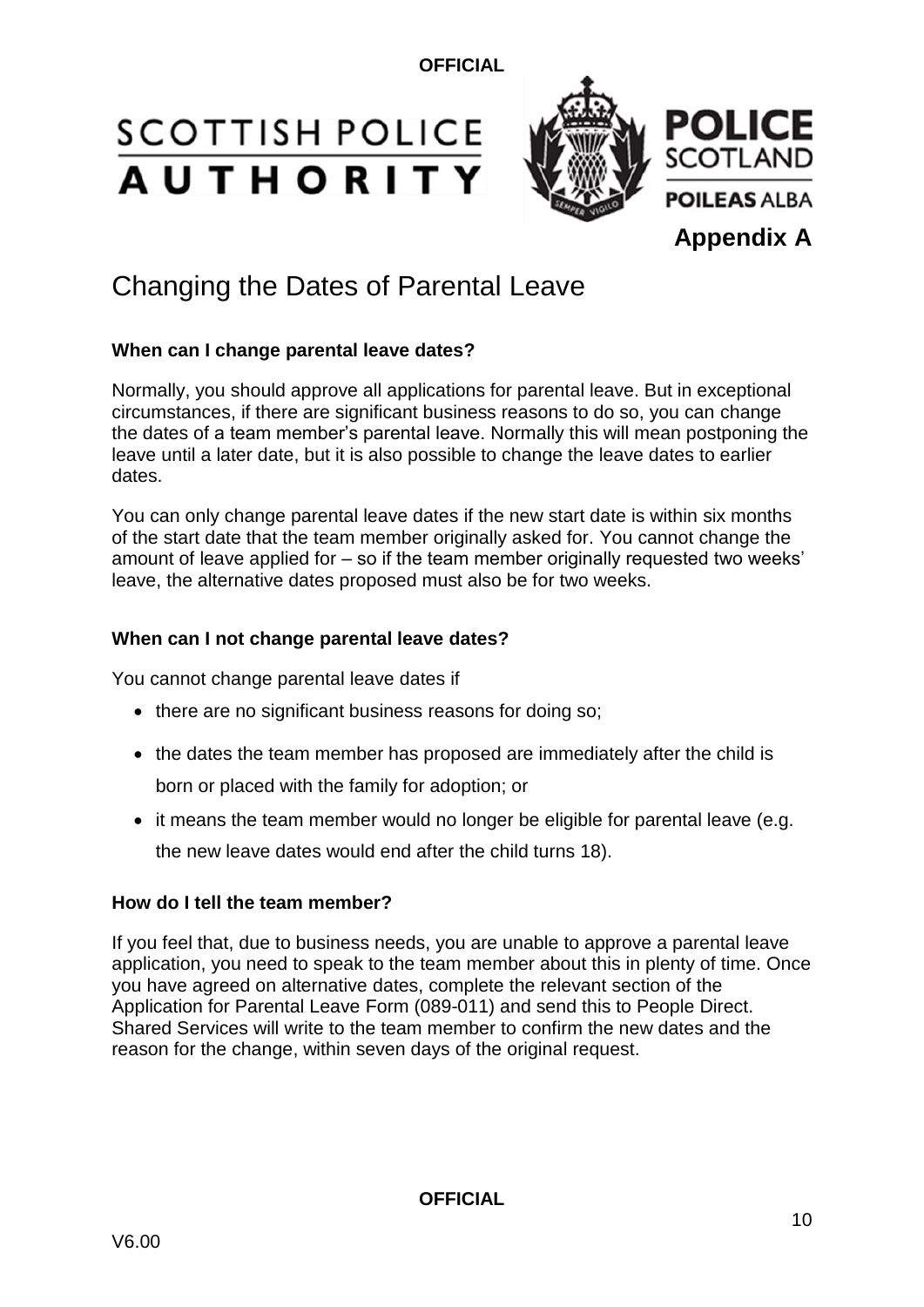#### **What if we cannot agree on new dates?**

If you and your team member cannot agree on alternative dates for them to take the parental leave, write to them using the Parental Leave Appeal letter, to let them know that they have the right to appeal. You must also complete the relevant section of the Application for Parental Leave Form (089-011) and send this to People Direct. To appeal, they must write to People Direct within seven calendar days of being told that their dates cannot be accommodated. The next level of line management will then review the case and find a mutually suitable arrangement.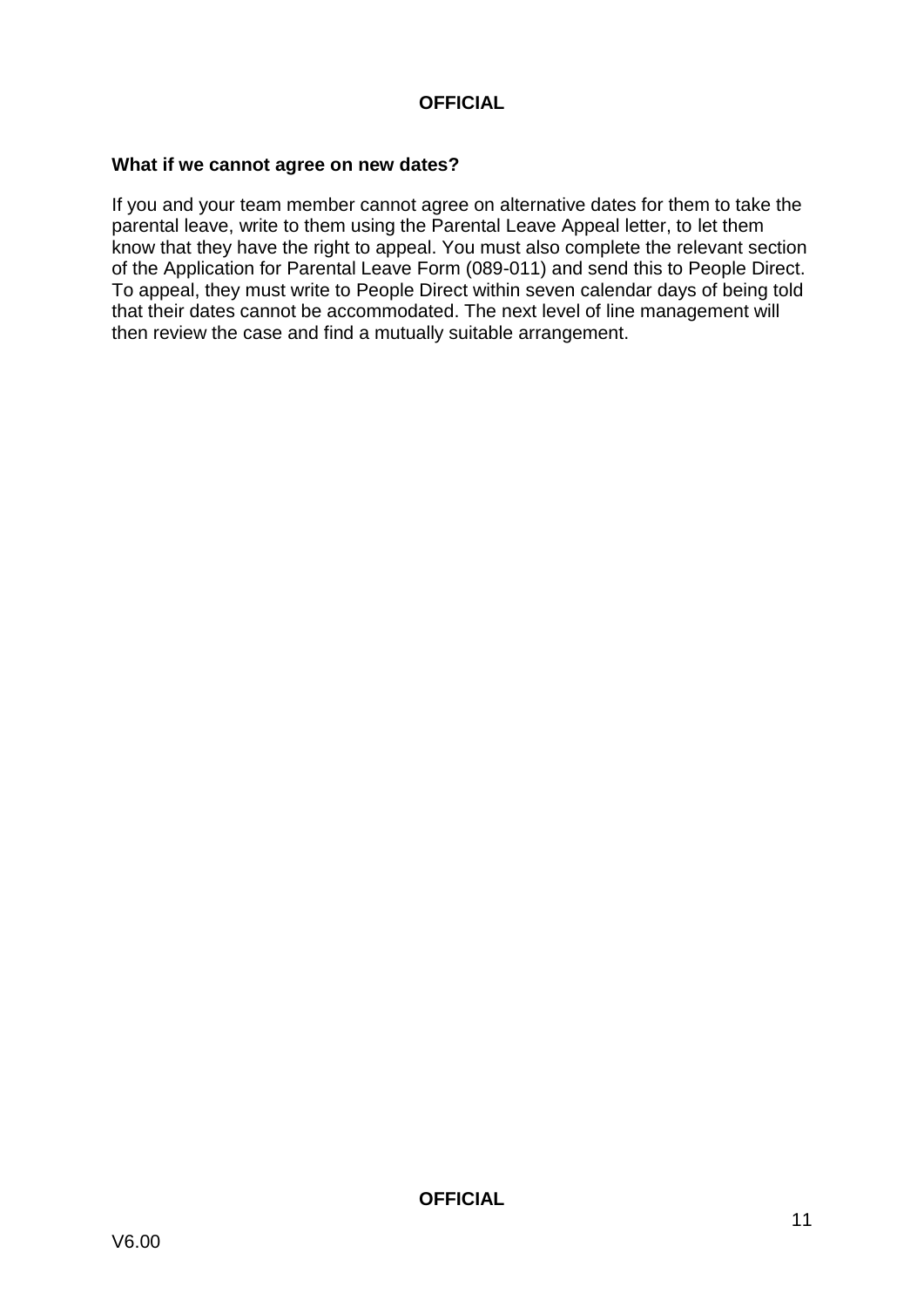# **SCOTTISH POLICE AUTHORITY**



## Parental Leave Frequently Asked Questions

#### **I pay my Federation/Trade Union/another subscription directly from my pay. How will my unpaid parental leave affect this?**

If you pay any subscriptions, contributions, or membership fees directly from your pay, these will continue to be taken, as long as there is enough money in your pay to cover them. If there will not be enough money in your pay, you may wish to make alternative arrangements directly with the relevant organisation.

#### **How will my unpaid parental leave affect my pension contributions?**

**Officer** – As parental leave is unpaid, no pension contributions will be made for the time that you are on parental leave. You may be able to elect to make backpayments to your pension, as long as you meet the timescales and other criteria set by the pension fund and/or Police Scotland/SPA. If you do not make back payments to your pension for any periods you are on parental leave, you will not accrue pensionable service for that time.

If you want to make back payments to your pension, or to discuss this in more detail, contact People and Development.

**Authority/police staff** – If you are absent from work on unpaid leave for a continuous period of less than 31 days, you must pay the pension contributions, based on the pay that you would have received, if you had been at work. The contributions will automatically be collected by payroll on your return to work.

#### **What if I am cited to attend court during my period of parental leave?**

If you are cited to attend court you must do so unless a doctor certifies you unfit to attend. You will be compensated for any hours that you are at court. The Adoption, Maternity or Paternity Leave – Claim for Attendance at Court form (089-008) should be used to claim compensation.

#### **Will taking parental leave affect my entitlement to annual leave or public holidays?**

No, it will not. Annual leave will continue to accrue during a period of parental leave. Public holidays should not normally be taken as parental leave. If a block of parental leave includes one or more public holidays, managers should ensure that the public holidays are not taken as parental leave, and no pay is deducted for the public holidays.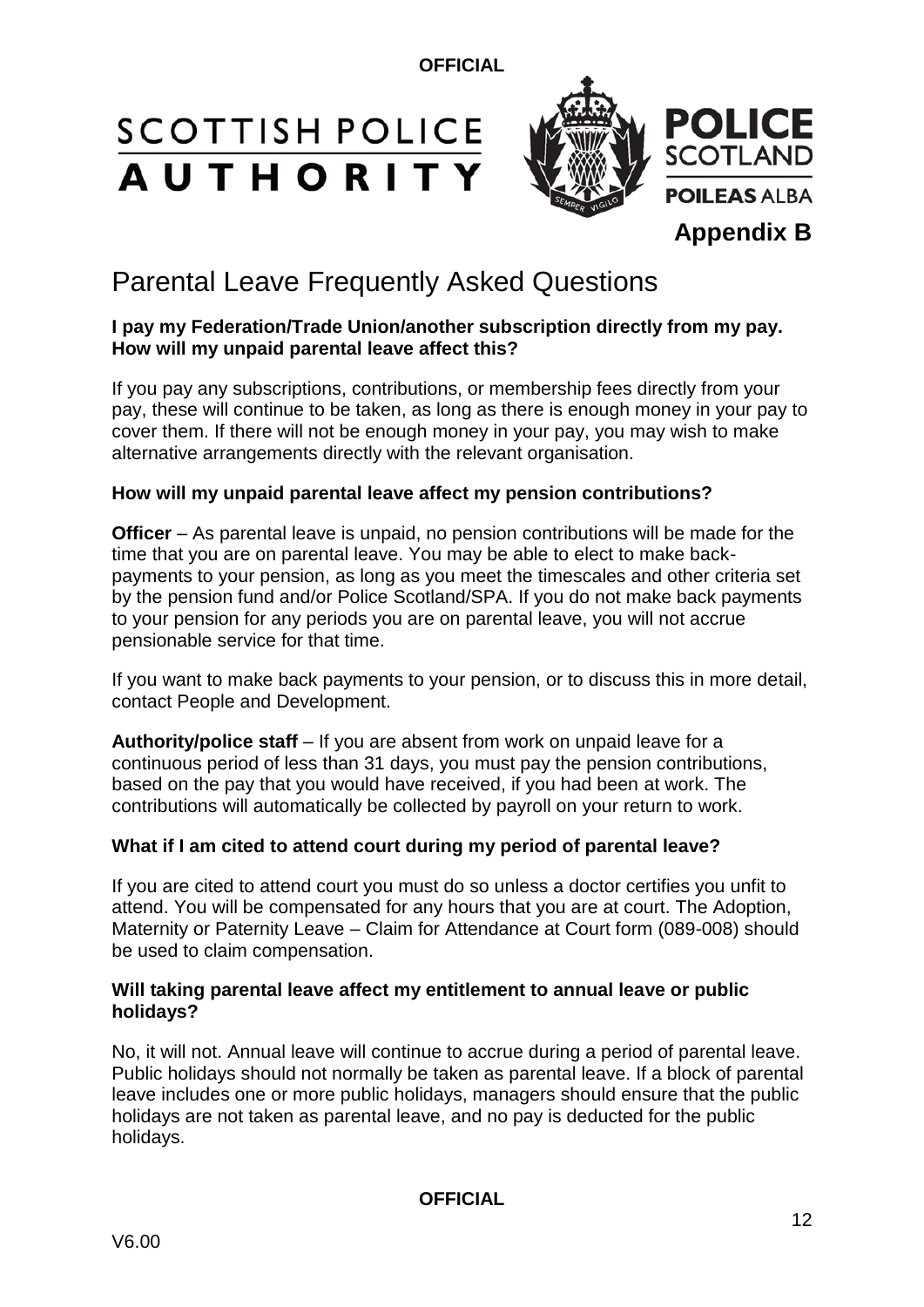# **SCOTTISH POLICE AUTHORITY**



# Parental Leave Process Map